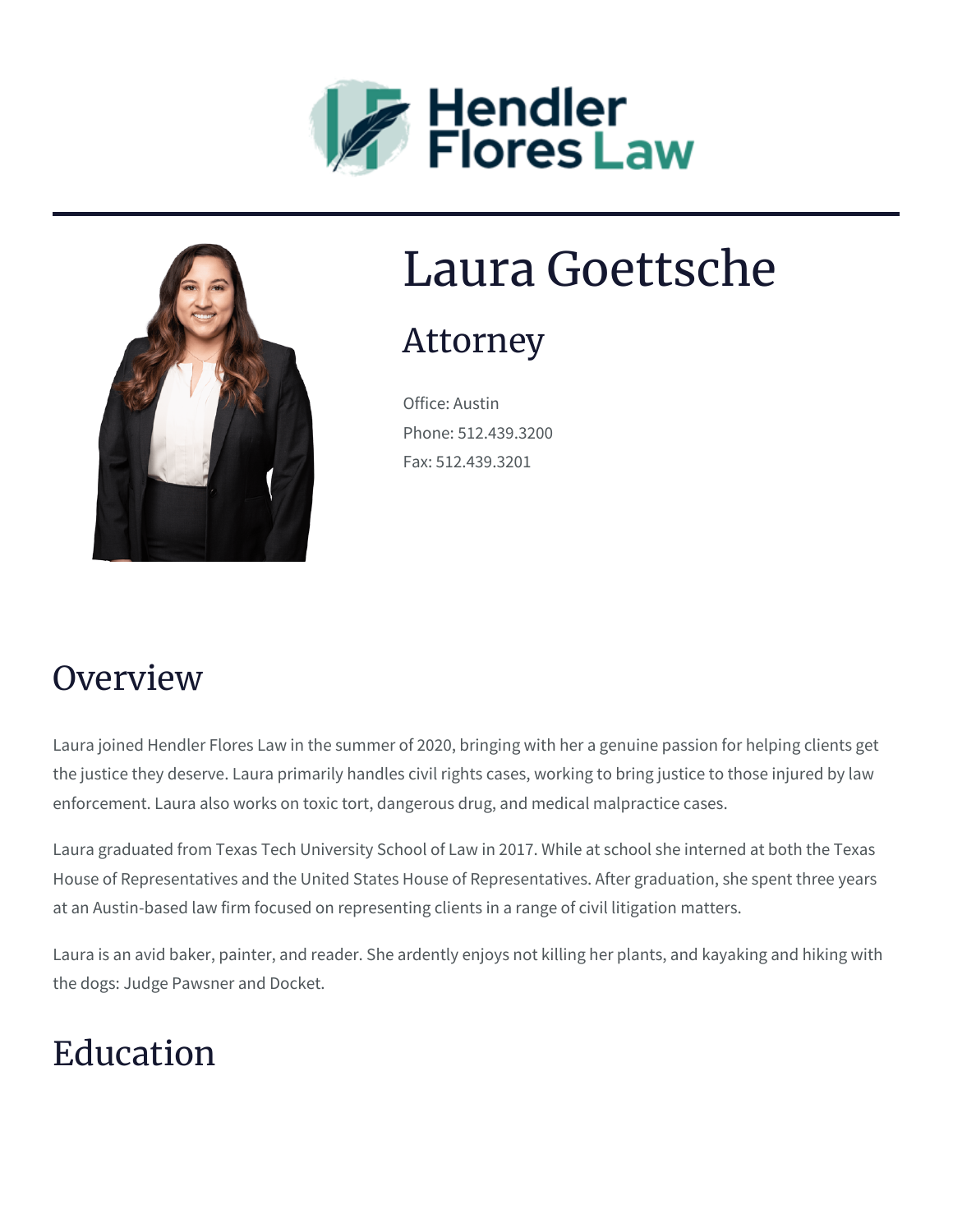#### **Texas Tech University School of Law**, Doctorate of Jurisprudence, May 2017

#### **Activities:**

- Texas Tech Law Review (Articles Editor Vol. 49, Staff Member Vol. 48)
- Board of Barristers
- \* Student Bar Association (American Bar Association Representative 2015-2017)
- Judicial Clerkship Committee (Student Member);
- Student Recruitment Council
- Texas Tech University Supreme Court (Associate Justice)

#### **Honors:**

- Dean's List:
- Pro Bono Honor Roll;
- Pro Bono Excellence Award;
- Federal Bar Association, Blask Fellow (2015);
- Dean's Community Teaching Fellow Certification Award;
- **Sandra Day O' Connor Distinguished Lectureship Scholarship; and**
- Five (5) Board of Barrister's Top Oralist Awards.

#### **Texas Tech University (Lubbock, TX)**

B.A. in History with minors in Legal Studies and Political Science, May 2014

# Professional Memberships & Honors

- State Bar of Texas
- Austin Bar Association
- Austin Young Lawyers Association
- Barbara Jordan American Inn of Court
- Northwest Austin Rotary Club (Scholarship Committee (2019); Volunteer Organizer (2019); Vice President of Vocational Services (2020))
- ELLAS: Executive Latinas in Leadership Association
- Greater Austin Hispanic Chamber of Commerce: Hispanic Leadership Association (HAL), 2019